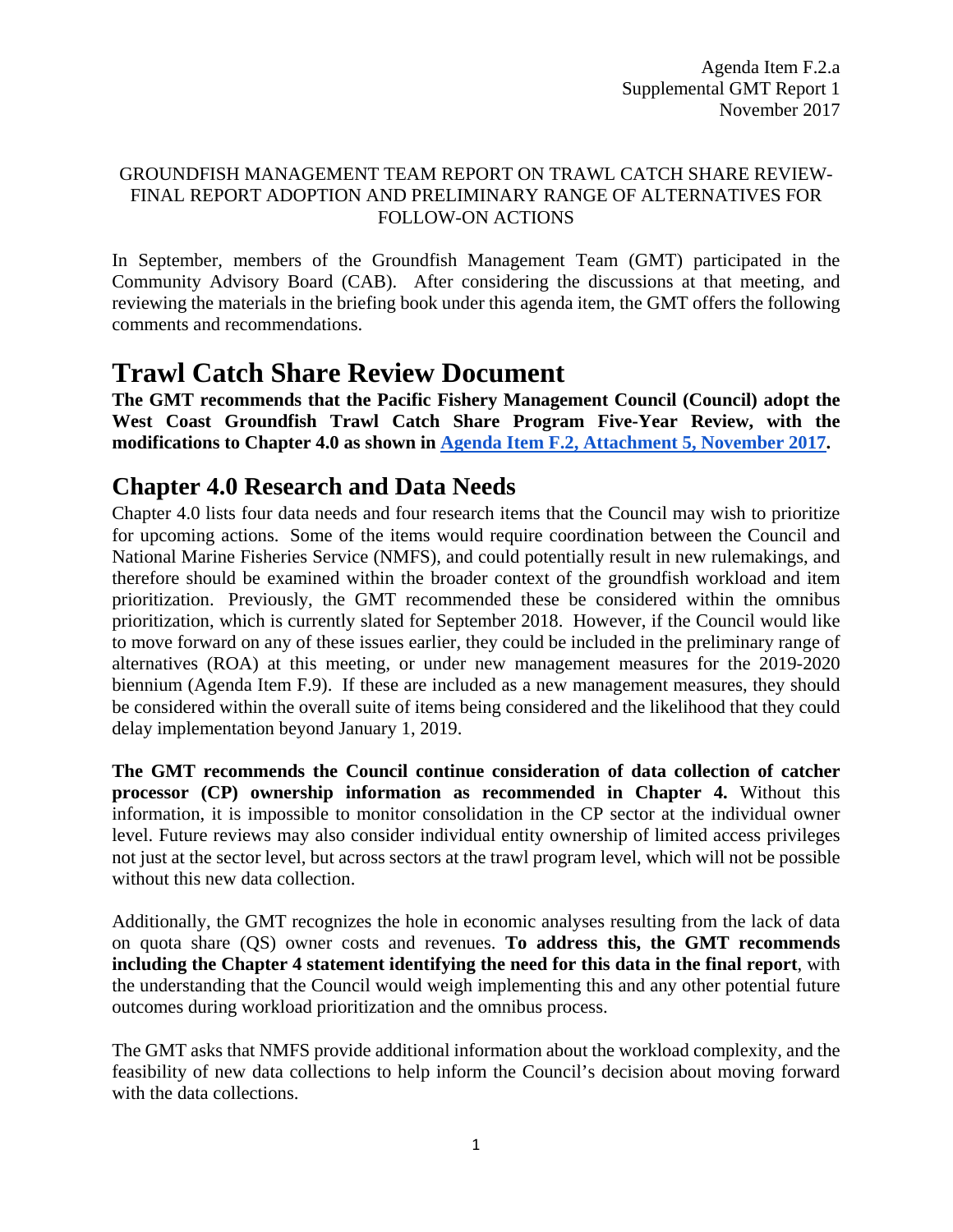## **Chapter 5.0 Recommendations**

**The GMT reiterates our recommendation to change the frequency of reviews to every seven years. Furthermore, the GMT recommends including the complete list of potential actions in Attachment 6 as Council recommendations on issues to be addressed.**

### **Follow-On Action Guidance**

At this meeting, the Council is tasked with developing a preliminary ROA to be analyzed over the winter in order to better inform the final ROA currently scheduled for March 2018. With limited resources for analyses and analysts' time, especially given the 2019-2020 Harvest Specifications workload in the upcoming year, the GMT offers these recommendations on follow-on actions:

## **At-Sea Bycatch Needs**

#### **Set-aside management for all species**

The GMT supports the preliminary ROA for widow and canary rockfish as described in [Attachment 6](http://www.pcouncil.org/wp-content/uploads/2017/10/F2_Att6_FollowOnActions_NOV2017BB.pdf) and **recommends moving this item forward for over winter analysis**.

#### **Changing within-trawl and trawl/non-trawl allocations**

If the Council chooses to move forward with Action Item 27 (removing the Amendment 21 formula for darkblotched rockfish and Pacific ocean perch; [POP]) under [Agenda Item F.9,](http://www.pcouncil.org/wp-content/uploads/2017/10/F9_Att1_Checklist_NOV2017BB.pdf)  [Attachment 1,](http://www.pcouncil.org/wp-content/uploads/2017/10/F9_Att1_Checklist_NOV2017BB.pdf) there would be no need to consider darkblotched rockfish and POP under this follow-on action. **Depending on the F.9 action, the GMT recommends scoping possible changes within-trawl allocations for widow rockfish (and the POP and darkblotched rockfish set aside formula, if applicable) within the follow-on actions schedule. Additionally**, **the GMT recommends delaying the consideration of the trawl/non-trawl allocation for darkblotched rockfish, widow rockfish, and POP until the omnibus prioritization.** At this time, with the resources available, the GMT does not see an immediate need to assess and change the trawl/non-trawl allocations, especially given the likely minimal benefits.

### **Trawl Sablefish Area Management and Gear Switching**

In September 2017, the Council chose to combine the issues of gear switching and "trawl sablefish area management at 36° N. latitude" for analysis purposes, within the follow-on actions timeline, noting the relationship between the issues and the potential solutions. **The GMT discussed this item at length and recommends that if the gear switching item is moved forward, regardless of the pathway chosen for either issue, that the Council convene the Groundfish Allocation Committee (GAC) and a specially tasked ad hoc workgroup representing the wide range of interested groups (perhaps a modified CAB) to have focused discussions on the purpose, need, and potential alternatives surrounding gear switching.** The GMT believes that it will be optimal to have both groups, together with Council advisory bodies, work in an iterative process to deal with the opposing interests and considerations presented in [Agenda Item F.2.a,](https://www.pcouncil.org/wp-content/uploads/2017/11/F2_Sup_Att7_SAMGS_Process_NOV2017BB.pdf)  [Supplemental Attachment 7, November 2017.](https://www.pcouncil.org/wp-content/uploads/2017/11/F2_Sup_Att7_SAMGS_Process_NOV2017BB.pdf) For example, while sablefish is managed north and south of 36° N. latitude, other species harvested by fixed gear should also be considered in the broader context of gear switching.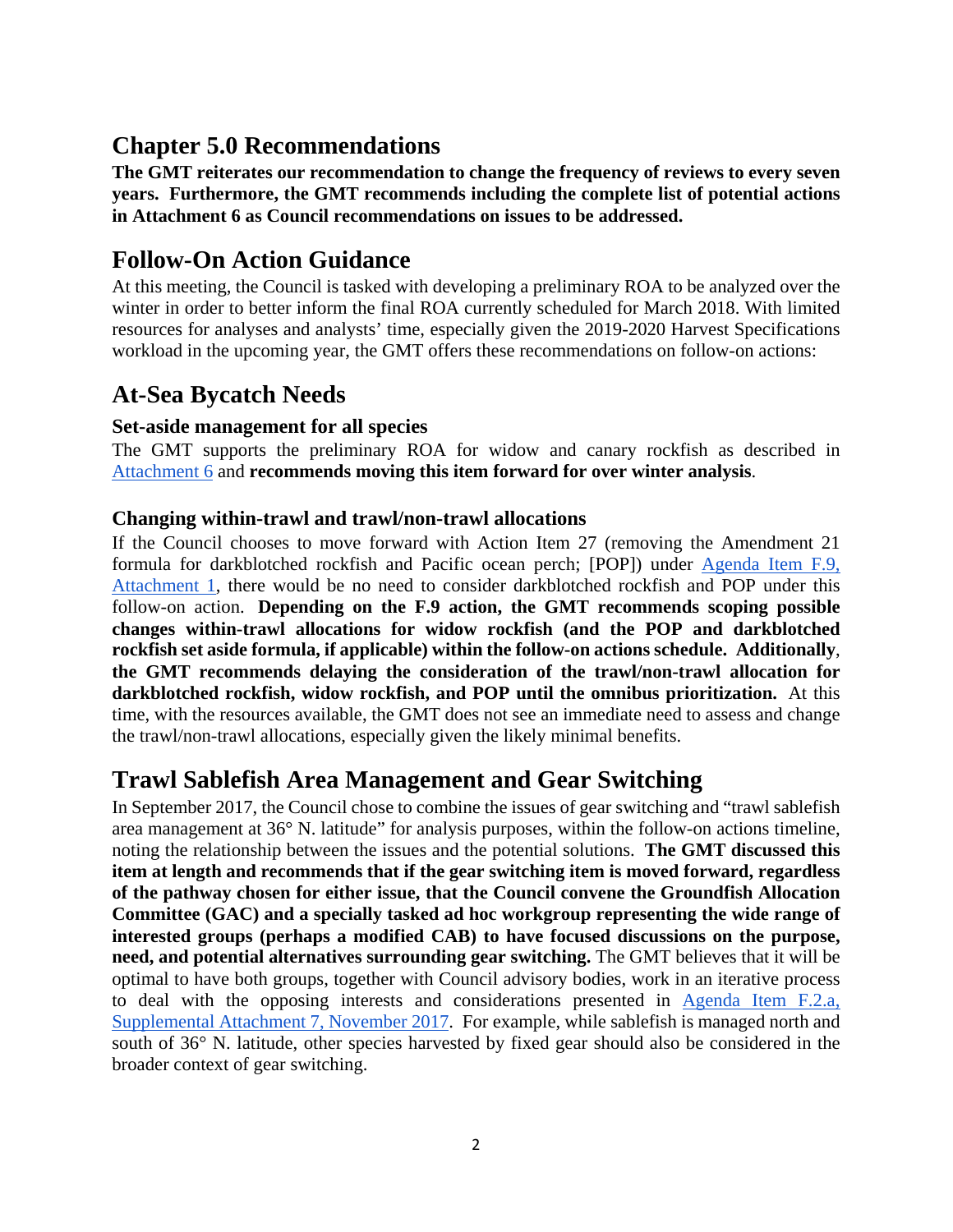#### **Considerations**

The GMT discussed the purpose, need, and analysis to date surrounding these two issues. Evidence indicates that sablefish is a constraining species for some vessels in the northern management area. Additionally, individual fishing quota (IFQ) sablefish pounds are increasingly stranded in the southern management area, as shown in [Table 1](#page-2-0) below.

| Year            | Uncaught sablefish south QP | % of sector sablefish south QP |
|-----------------|-----------------------------|--------------------------------|
| $2017*$ to date | 1,607,281                   | 93%                            |
| 2016            | 1,442,607                   | 83%                            |
| 2015            | 1,349,600                   | 85%                            |
| 2014            | 1,113,001                   | 77%                            |
| 2013            | 1,225,667                   | 92%                            |
| 2012            | 629,841                     | 56%                            |
| 2011            | 161,104                     | 14%                            |

<span id="page-2-0"></span>**Table 1. Uncaught sablefish south quota pounds (QP).**

\*Pounds from the [IFQ Program Balances a](https://www.webapps.nwfsc.noaa.gov/apex/ifq/f?p=155:1::::::)s of 11/15/2017

Furthermore, the line at 36° N. latitude is not a biogeographic break for sablefish; rather, it is the result of the historical extent of trawl surveys.

After considering the issues, the GMT proposes two options for Council consideration: (1) remove the 36° N latitude line as part of the 2019-2020 management measures, while keeping gear switching on the follow-on actions timeline or (2) include both as follow-on actions. The GMT recognizes that Option 1 would be a departure from the Council's motion in September, but feel there is merit in bringing the concept back for consideration in the broader discussion around new management measures for 2019-2020.

#### *Option 1: Removing the line in new management measures; gear switching in follow-on*

If included as a new management measure for 2019-2020, removing the line at 36° N. latitude could provide additional opportunity to those currently limited in accessing co-occurring stocks and increase attainment of the coastwide stock as early as 2019. However, it may not provide a solution to all of the problems, or concerns, that have been identified in the catch share review and potential impacts, at this time, have not been analyzed.

The GMT does recognize that the analysis needed to consider removing the 36° N. latitude line as a part of the 2019-2020 management measures analysis would require significant time and resources. If the Council moves forward with Option 1, the GMT can discuss the trade-offs of this item in the broader list of management measures under Agenda Item F.9. The GMT provides some preliminary analysis below, to supplement those within the briefing book.

Benefits associated with removing the 36° N latitude line could be considerable. The projected value associated with harvesting the underutilized 2016 southern sablefish quota (1.4 million lbs.) is approximately \$6.0 million in ex-vessel revenue, \$12.1 million in income, and 162 jobs [\(Table](#page-3-0)  [2\)](#page-3-0). To put this in perspective, the total ex-vessel revenue of the non-whiting IFQ fishery in 2016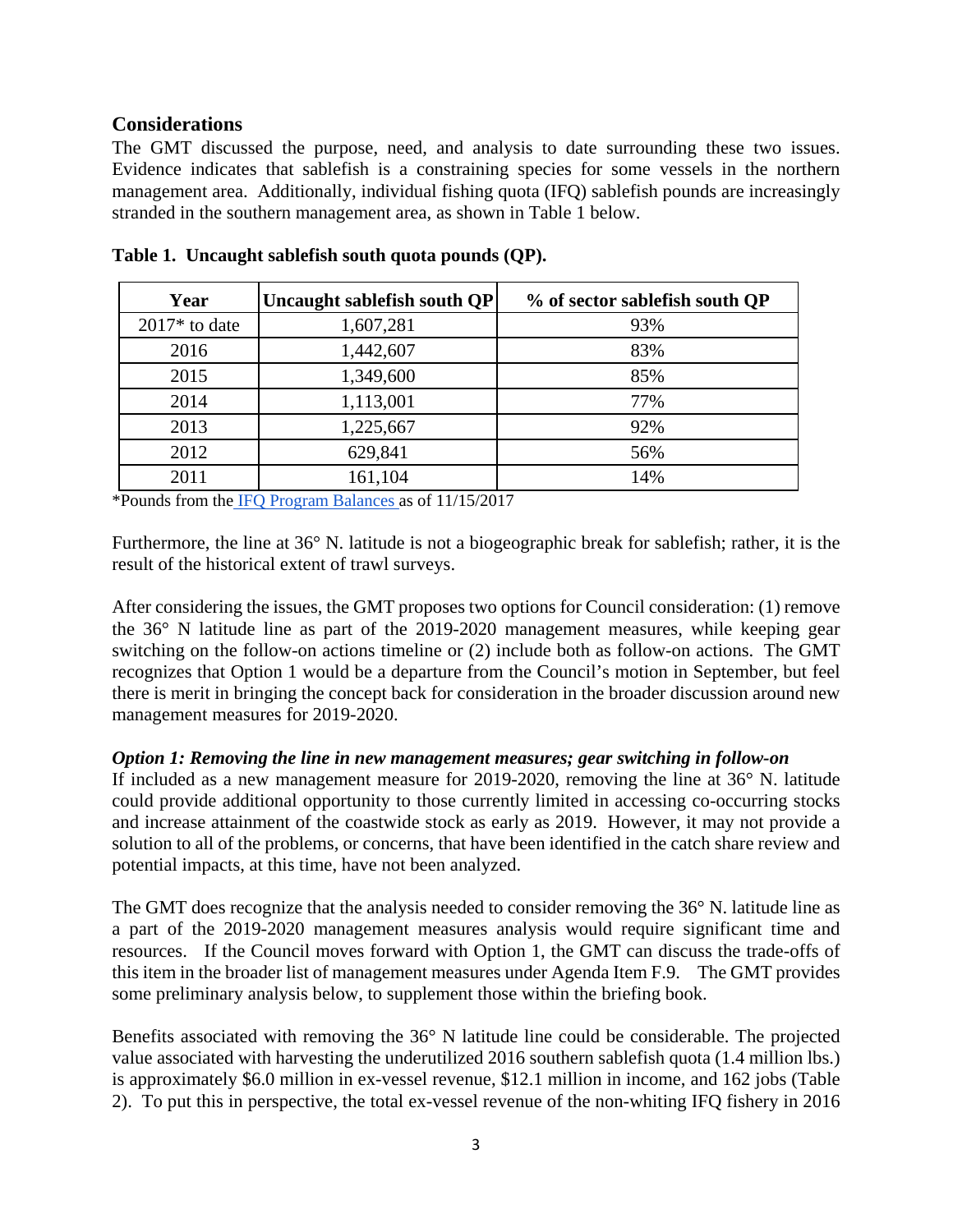was approximately \$32 million (across all gear types). Accordingly, removal of the 36° N latitude line could boost the total ex-vessel revenue of the non-whiting fishery by as much as 19 percent, if all currently unused sablefish south quota could be landed in the north. For perspective, this preliminary analysis shows that the economic benefits are potentially greater than some of the other new management measures considered for the trawl sector (e.g.,  $\sim$  \$1 million in ex-vessel revenue for allowing sablefish "survival credits" in Action Item #29 as described in Agenda Item [F.9.a, GMT Report 1, November 2017\)](http://www.pcouncil.org/wp-content/uploads/2017/10/F9a_GMT_Rpt1_NOV2017BB.pdf).

<span id="page-3-0"></span>

| Table 2. Upper bound of potential pounds, ex-vessel revenue, income, and jobs that could result from |
|------------------------------------------------------------------------------------------------------|
| every 2016 uncaught sablefish south quota pound being landed pro-rata to total 2016 sablefish north  |
| quota pound (all gear types) landings.                                                               |

|               |           | <b>Pounds</b><br>(thousands) | <b>Ex-vessel Revenue</b><br>(millions \$) | <b>Income</b><br>(millions \$) | <b>Jobs</b> |
|---------------|-----------|------------------------------|-------------------------------------------|--------------------------------|-------------|
| Sablefish     | <b>WA</b> | 0.07                         | 0.24                                      | 0.40                           |             |
|               | <b>OR</b> | 1.18                         | 2.86                                      | 5.21                           | 74          |
|               | CA        | 0.19                         | 0.41                                      | 0.87                           | 10          |
| Dover/thorny* | <b>WA</b> | 0.02                         | 0.01                                      | 0.02                           | $\Omega$    |
|               | <b>OR</b> | 4.33                         | 2.07                                      | 4.62                           | 61          |
|               | <b>CA</b> | 1.16                         | 0.55                                      | 1.37                           | 16          |
| <b>Total</b>  |           | 6.94                         | 6.14                                      | 12.49                          | 167         |

\*Based on the catch ratios used in [Catch Share Review Program Review a](http://www.pcouncil.org/wp-content/uploads/2017/05/F2a_CatchShareAnalystsReport_FullReport_ElectricOnly_Jun2017BB.pdf)nalysis that examined potential gains in co-occurring stocks with additional trawl sablefish quota: 4.95 dover:sablefish, 0.63 longspine:sablefish, 0.5 shortspine:sablefish

Preliminary analysis suggests that accumulation limits could be set at a "neutral level" of 4.7 percent, where no one would be required to divest beyond current limits. The corresponding "neutral" vessel limit would be 7.1 percent (Table 3 of [Agenda Item F.2., Attachment 6, November](http://www.pcouncil.org/wp-content/uploads/2017/10/F2_Att6_FollowOnActions_NOV2017BB.pdf)  [2017\)](http://www.pcouncil.org/wp-content/uploads/2017/10/F2_Att6_FollowOnActions_NOV2017BB.pdf). However, increasing to these neutral vessel limits would allow fewer entities to harvest the entire coastwide allocation (i.e., higher vessel limits may lead to a smaller number of more efficient vessels harvesting the entirety of the quota pounds). The Council could also choose to keep the lower northern 3.0 percent accumulation limit and 4.5 percent vessel limit. Based on 2016 QP usage, both vessel limits would cover the maximum sablefish taken. As described in [Agenda Item F.2., Attachment 6, November 2017,](http://www.pcouncil.org/wp-content/uploads/2017/10/F2_Att6_FollowOnActions_NOV2017BB.pdf) there is uncertainty associated with QS control levels as only limited information in available.

In addition to looking at the economic impacts, the analysis for removing the line should look at the potential shift in gear type used in the IFQ sector coastwide and the cumulative impacts to the environment and other sectors. For example, public testimony in response to the Five Year Review report indicate that there are potential gear conflicts and localized depletion of sablefish stocks in some southern California ports.

Even if the Council were to move forward with removal of the 36° N latitude line without altering gear switching rules, the GMT notes that as long as progress is being made, the control date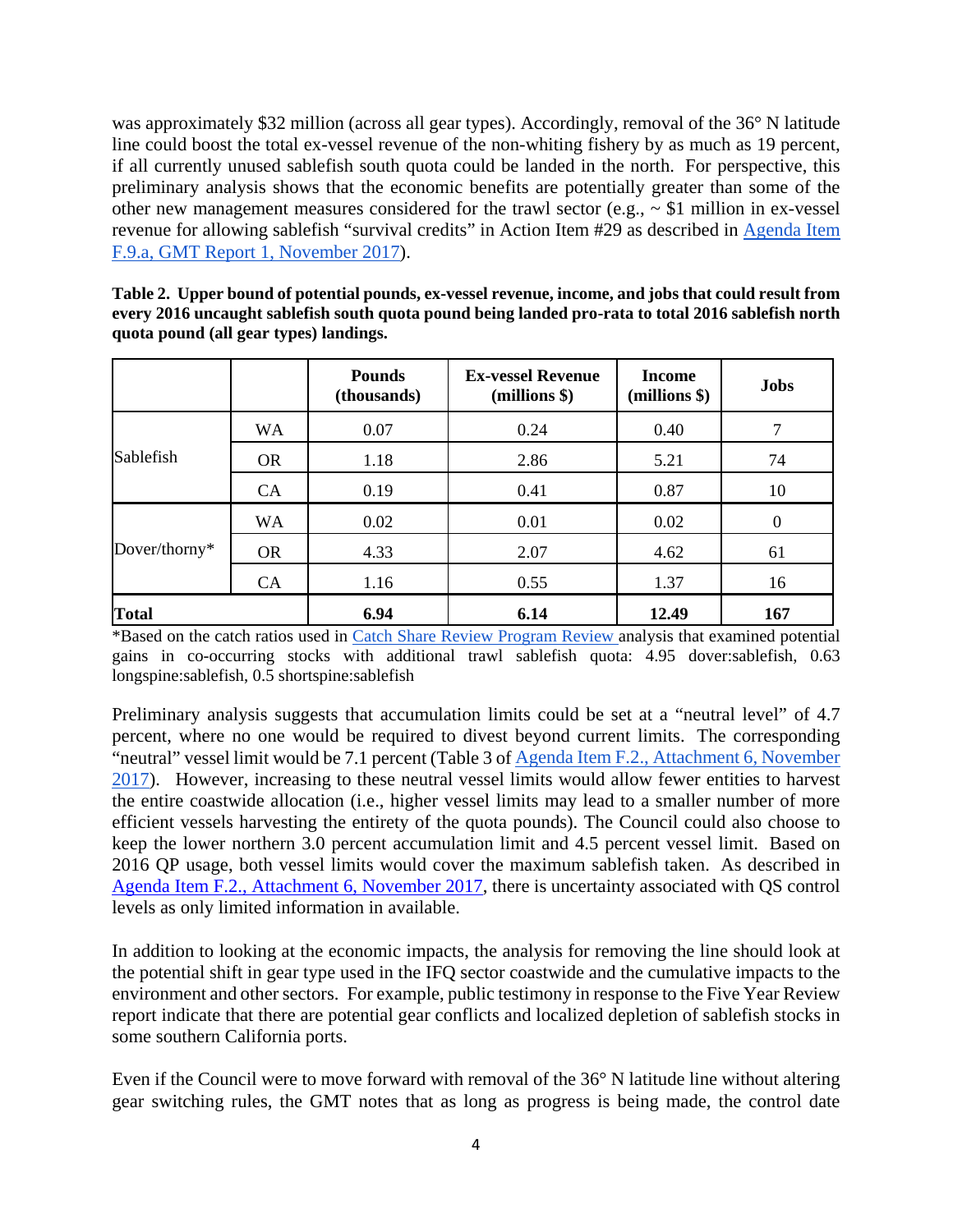established by the Council could still be used in any future gear switching focused alternatives or actions. On the current timeline, the Council is tasked with selecting a final ROA for follow-on actions in March. Any analysis done over the winter to inform the impacts of removing the 36° N. latitude line as a new management measure could be brought forward under the catch shares review final ROA. At that time, the Council could choose to keep the line in the 2019-2020 management measures analysis or include it and gear switching in the final ROA.

#### *Option 2: Keeping both in follow-on*

As was noted in the Council discussions in September, assessing both removing the 36° N. latitude line and limiting gear switching together could be beneficial, as actions could impact one another. The underlying problem could be more fully understood, and a long term solution identified, if both are considered together. The GMT recognizes that while Option 1 may provide action more expediently, it could be a short term fix to a bigger problem and take up significant time and resources without dealing with all aspects of the issue at hand.

On the current schedule, the Council would need to develop the final ROA by March and would select a preliminary preferred alternative (PPA) in September 2018. Considering the other items on the Council's agenda, the GMT is concerned about the feasibility of developing the final ROA by March for both items, identifying a PPA by September, and whether or not this would be enough to time to fully understand the interactions between both items. The Council has currently prioritized action on essential fish habitat (EFH) and rockfish conservation area (RCA), and implementation of the gear regulations package remain along with all the other rulemakings in the pipeline. In this context, any action would likely not be implemented until 2020 or 2021 at the earliest.

#### **Shorebased IFQ Non-Whiting Aggregate Limit**

The GMT understands that the Northwest Fisheries Science Center (NWFSC) is working with the author to update the original analysis of the current aggregate limit and believes that this information may best inform potential changes to the limit. As such, upon weighing the extensive analytical workload associated with this and other items moving forward on this list against potential benefits from each action, **the GMT recommends delaying consideration of this item until the omnibus prioritization process.** As the weightings are a part of the non-whiting aggregate limit, the GMT will comment on this item when the data has been analyzed further.

### **Shorebased IFQ Sector Harvest Needs**

The two subheadings under this topic (as described in Agenda Item F.2, Attachment 6, November [2017\)](http://www.pcouncil.org/wp-content/uploads/2017/10/F2_Att6_FollowOnActions_NOV2017BB.pdf) are closely related, as evidenced in the similarity of the alternatives considered under each. **The GMT therefore recommends collapsing the overlapping alternatives under this heading and adopting the preliminary ROA as follows:**

- Alt 1: Status quo.
- Alt 2: Allow post-season trading for accounts in deficit (include an annual end date). Suboption A: Relief from quota pound (QP) limits during post-season trading. Suboption B: NMFS converts unused annual catch limit (ACL) to QP and sells to vessels with deficits.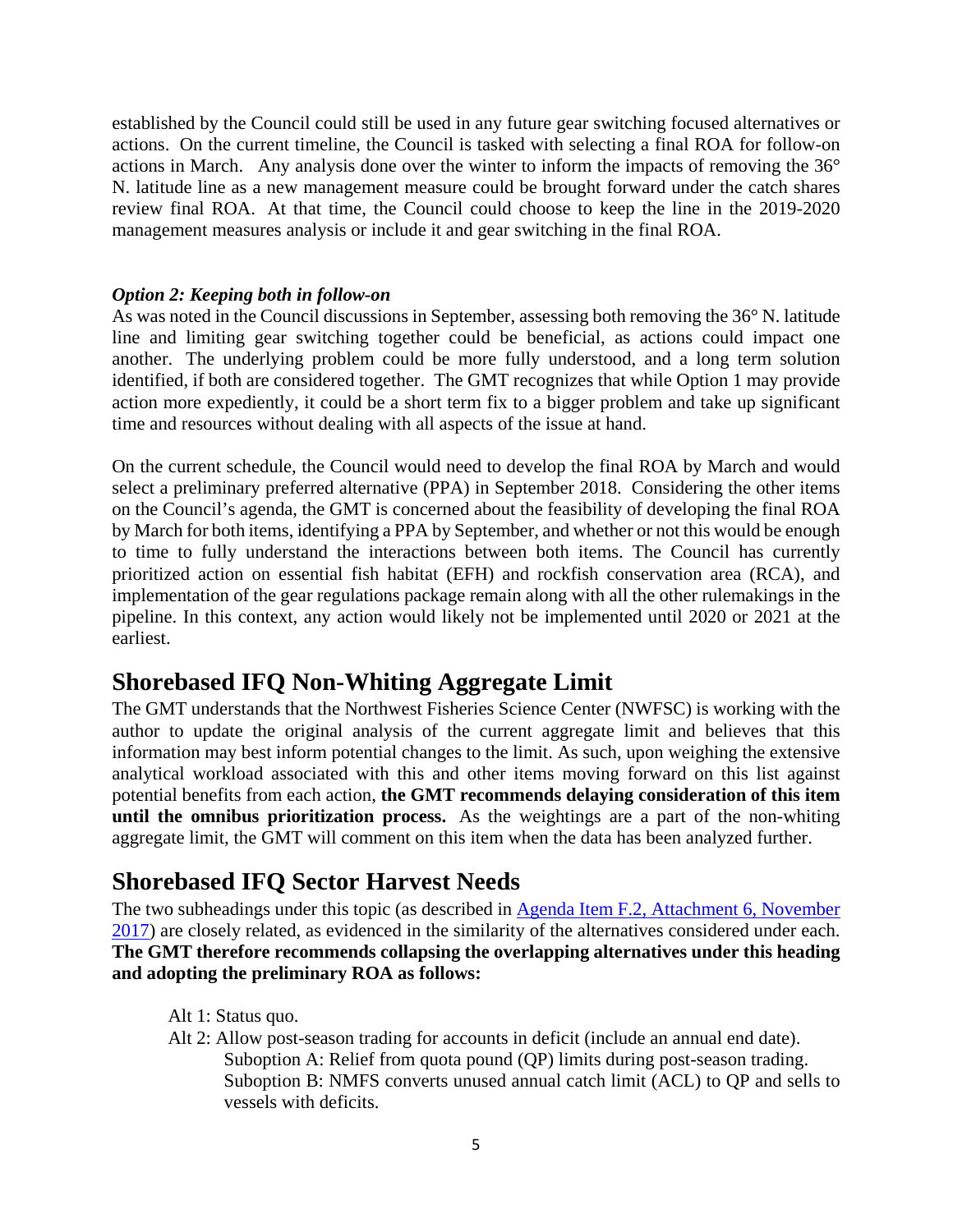Alt 3: Eliminate September 1st QP expiration (applies to QP not transferred to vessel accounts).

Of note, this ROA removes the alternative for raising annual QP limits, which the Council considered for inclusion in the 2019-2020 new management measures in September.

The GMT discussed [Agenda Item F.2.a, Supplemental NMFS Report 1, November 2017](https://www.pcouncil.org/wp-content/uploads/2017/11/F2a_Sup_NMFS_Rpt1_PrelimROA_NOV2017BB.pdf) and does not think that post-season trading should be made available to all vessel accounts. The GMT believes the initial intent behind allowing post-season trading was to create a mechanism for nonutilized quota to be purchased by vessels in deficit within their QP account in order to cover overages. However, this program as proposed would enable fishermen to acquire QPs in excess of the vessel limit, in order to both cover their overages and keep them from being further penalized in the following year (i.e. using next year's QPs to cover last year's overage).

## **CP Accumulation Limits**

**The GMT recommends that the item move forward for preliminary analysis**. After review, the GMT believes that the preliminary ROA described in [Agenda Item F.2.a., Supplemental CAB](https://www.pcouncil.org/wp-content/uploads/2017/11/F2a_Sup_CAB_Rpt1_NOV2017BB.pdf)  [Report, November 2017](https://www.pcouncil.org/wp-content/uploads/2017/11/F2a_Sup_CAB_Rpt1_NOV2017BB.pdf) provides an adequate range for analysis. However, the Council may want to consider including the lower limits adopted in June, of four permits and a 45 percent processing limit in the range.

#### **Recommendations**

**The GMT recommends:**

- **1. the Council adopt the West Coast Groundfish Trawl Catch Share Program Five-Year Review, with the modifications to Chapter 4.0 as shown in [Agenda Item](http://www.pcouncil.org/wp-content/uploads/2017/10/F2_Att5_Sect4_NOV2017BB.pdf) F.2, [Attachment 5, November 2017](http://www.pcouncil.org/wp-content/uploads/2017/10/F2_Att5_Sect4_NOV2017BB.pdf)**
- **2. the Council continue consideration of data collection of CP ownership information as recommended in Chapter 4.**
- **3. including the Chapter 4 statement identifying the need for this quota share owner cost and revenue data in the final report.**
- **4. changing the frequency of reviews to every seven years.**
- **5. including the complete list of potential actions in Attachment 6 as Council recommendations on issues to be addressed.**
- **6. At-sea Bycatch Needs**
	- **a. moving set aside management for canary and widow rockfish forward for over winter analysis.**
	- **b. depending on the F.9 action, scoping possible changes to the within-trawl allocations for widow rockfish (and the POP and darkblotched rockfish set aside formula, if applicable) within the follow-on actions schedule.**
	- **c. delaying the consideration of the trawl/non-trawl consideration for darkblotched, widow rockfish, and POP until the omnibus prioritization.**
- **7. Trawl Sablefish Area Management and Gear Switching**
	- **a. regardless of the option chosen, the Council convene the Groundfish Allocation Committee and a specially tasked ad hoc workgroup representing the wide range of interested groups (perhaps a modified CAB) to have focused**